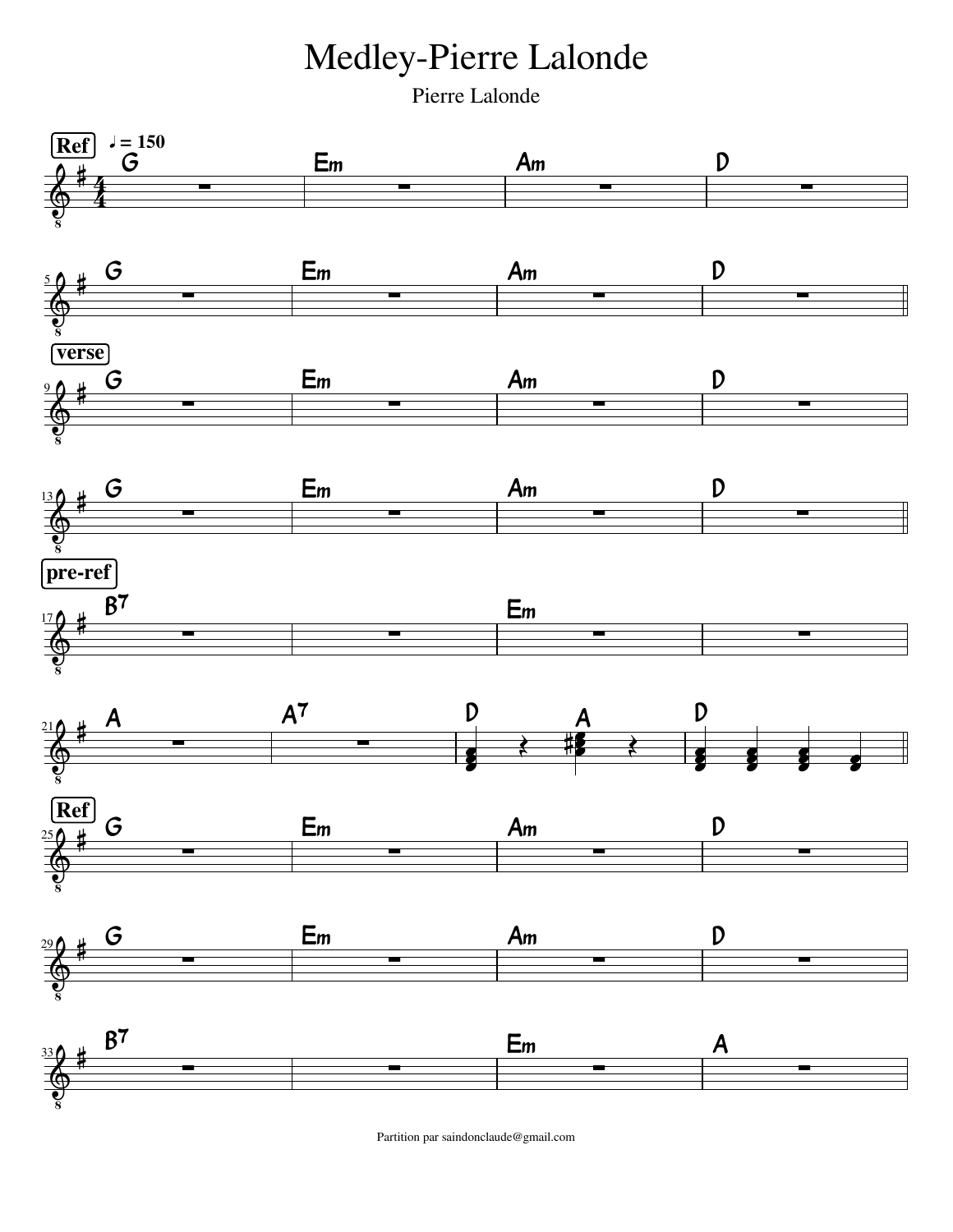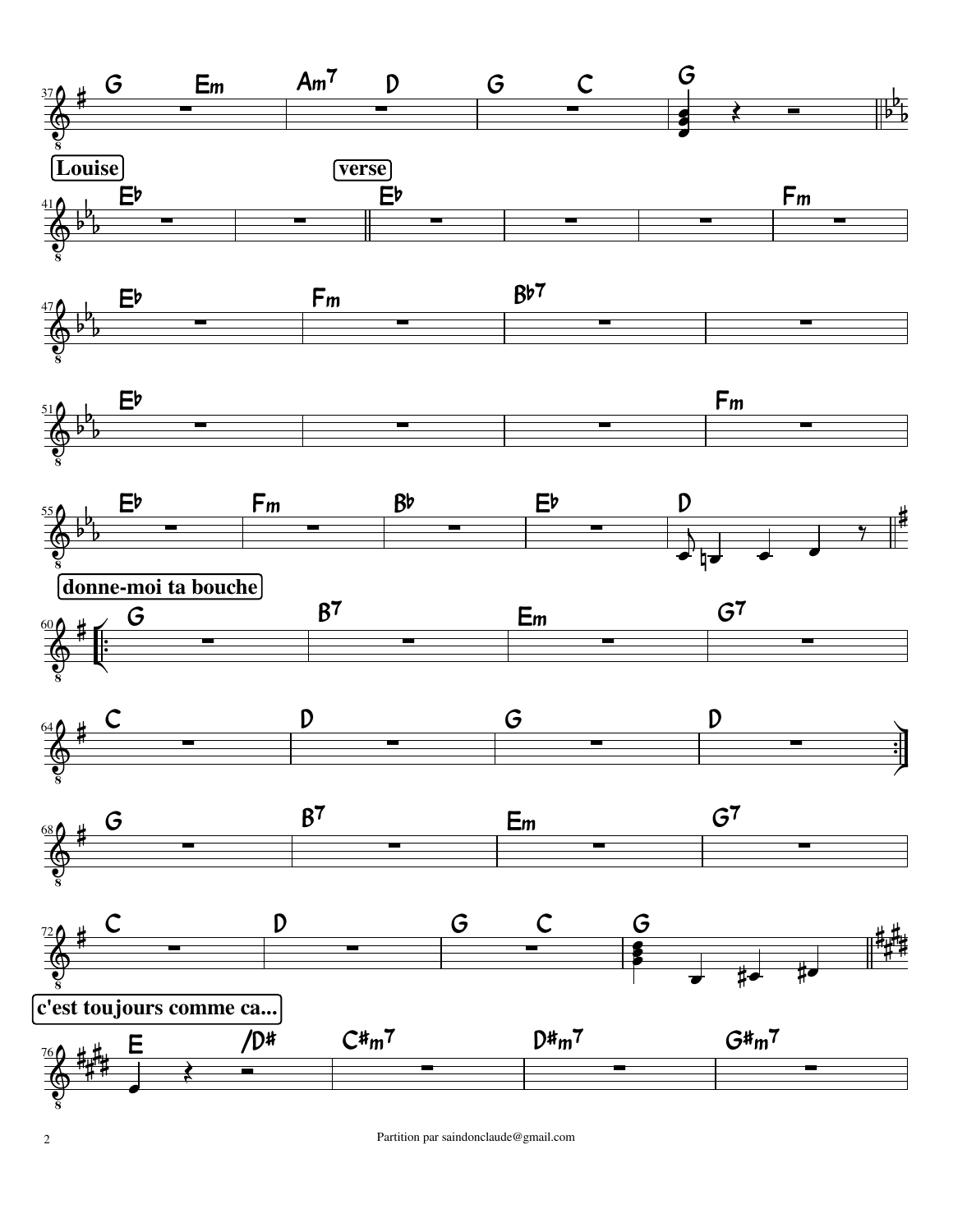![](_page_2_Figure_0.jpeg)

![](_page_2_Figure_1.jpeg)

![](_page_2_Figure_2.jpeg)

**l'age de raison**

![](_page_2_Figure_4.jpeg)

![](_page_2_Figure_5.jpeg)

![](_page_2_Figure_6.jpeg)

![](_page_2_Figure_7.jpeg)

![](_page_2_Figure_8.jpeg)